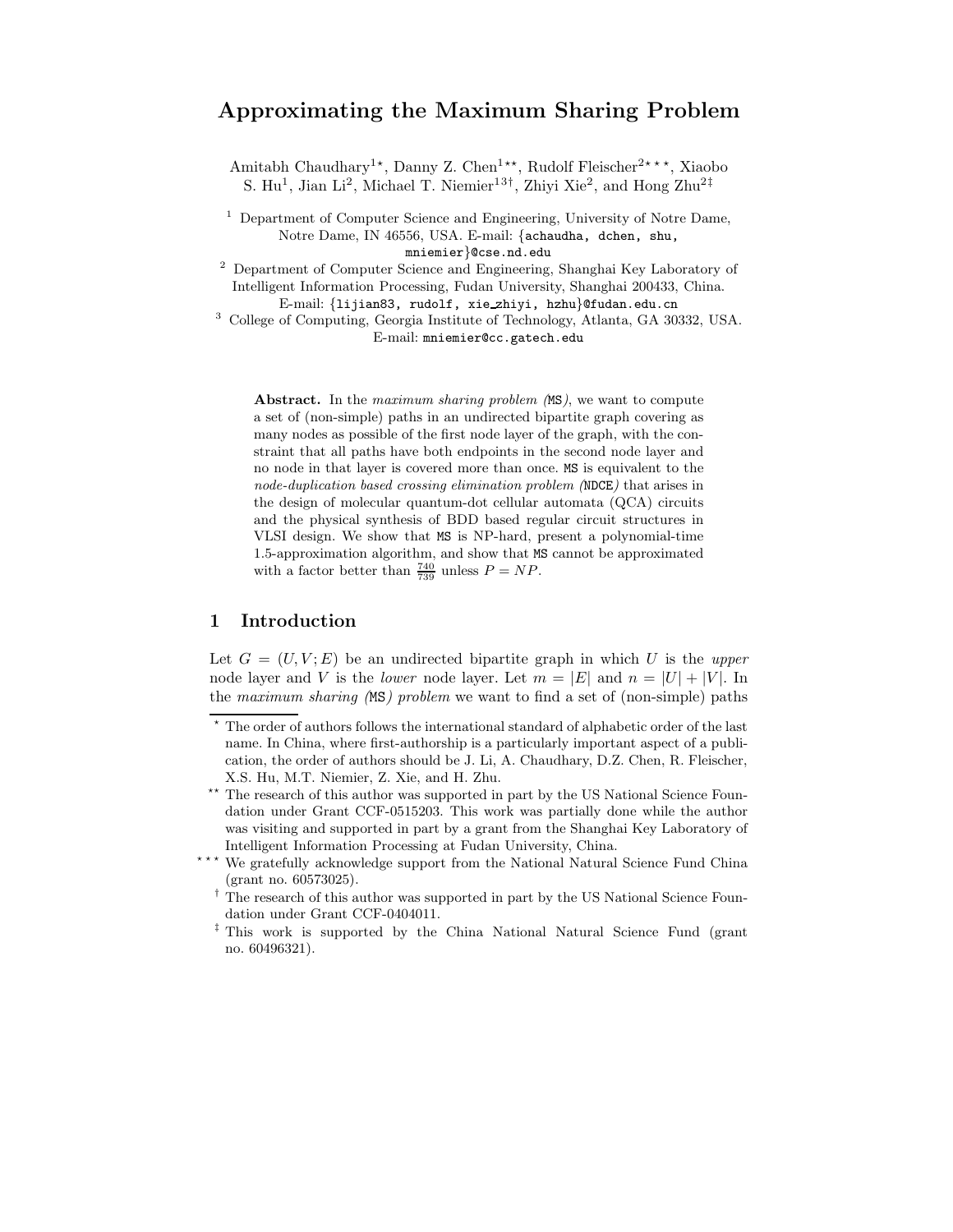

**Fig. 1.** MS and NDCE: (a) A layout of a two-layer graph G with ten edge crossings; (b) an MS solution with four sharings; (c) the corresponding NDCE solution with two node duplications.

with both endpoints in  $V$  maximizing the total length of the paths. Every edge and every node of V can appear at most once in all the paths, except for edges to nodes in  $V$  of degree one which may appear twice consecutively in the same path. Note that a node in U can occur multiple times in the same path, and in multiple paths as well. See Fig. 1(b) for an example. Intuitively, a path in an MS solution can be viewed as a concatenated sequence of sharings. A sharing is a path  $(x, u, y)$  with  $u \in U$  and  $x, y \in V$ ,  $x \neq y$ .

MS has important applications in circuit design. Consider, for example, the (two-layer) crossing minimization problem  $(CM)$ . The two layers of G are laid out on parallel straight lines and each edge is drawn as a straight line segment between an upper node and a lower node. The objective is to minimize the number of edge crossings by reordering the nodes in the two layers. In some applications it is not enough to minimize the number of edge crossings  $-$  we must have no crossings at all. This can be achieved by duplicating nodes of the upper layer [3, 4]. When we *duplicate* a node  $u$  we create a new node  $u'$  and partition the edges incident to  $u$  into a set of edges that remain incident to  $u$ and a set of edges that become incident to  $u'$ . A node may be duplicated multiple times; at each instance some of the currently incident edges are transferred to the new copy. In the node-duplication based crossing elimination problem (NDCE) we want to minimize the number of upper nodes to be duplicated such that, after a suitable reordering of the nodes, all edges can be drawn crossing-free as straight lines. See Fig. 1(c) for an example.

An MS solution with s sharings corresponds to an NDCE solution with  $m-n-s$ node duplications [4]. Thus, minimizing node duplications in NDCE is equivalent to maximizing sharings in MS.

Good approximations for MS do not necessarily translate into good approximations for NDCE (just consider the case when NDCE has a solution with zero duplications), but a good MS-approximation can serve as a good heuristic for solving NDCE. For example, if the number of sharings is at most a fraction  $k/(k+1)$ of the number of upper vertices, for some  $k \geq 1$ , then NDCE can be approximated to a  $(1 + k/3)$  factor in polynomial time, using our 1.5-approximation for MS.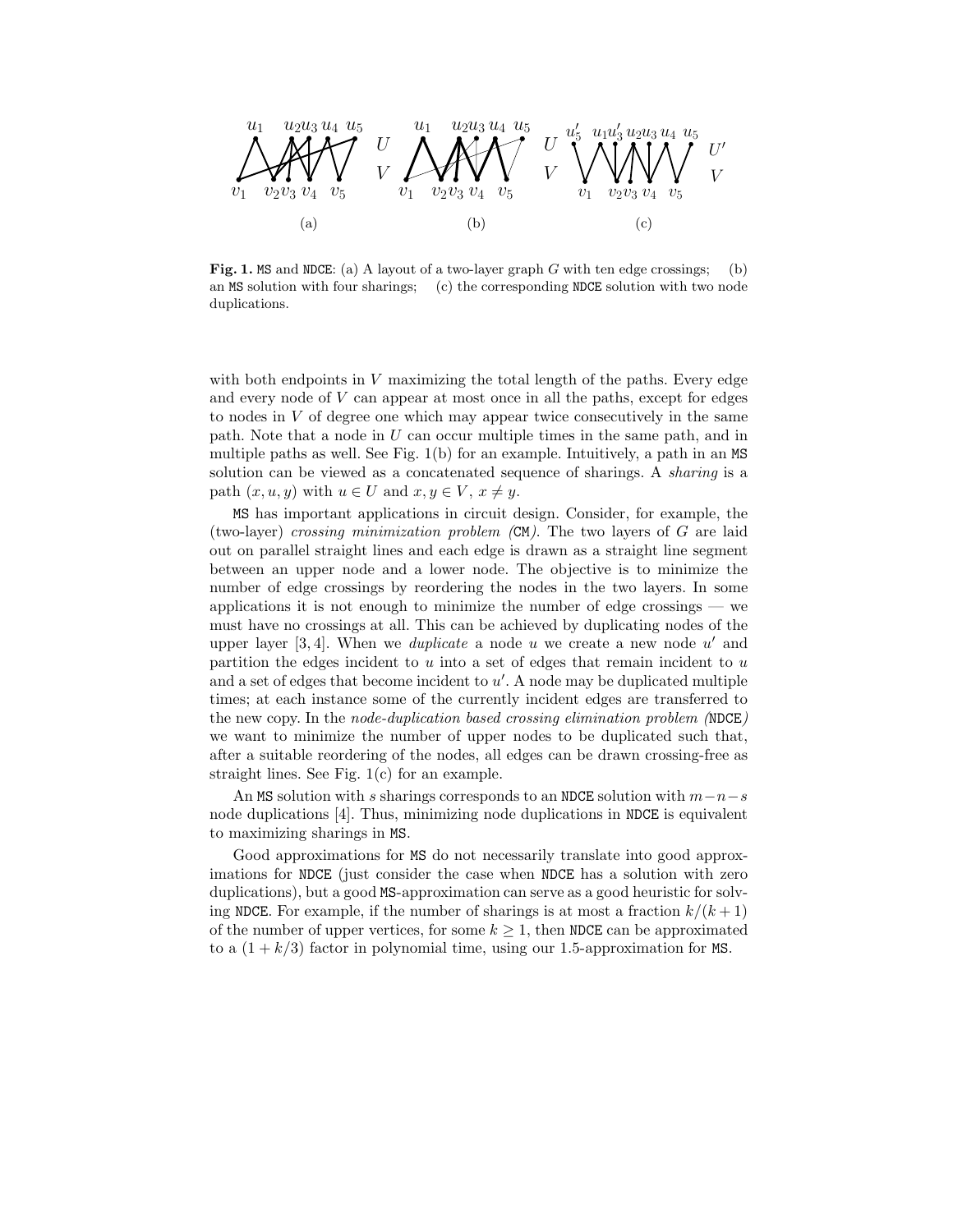Our results. MS generalizes the NP-hard maximum weight node-disjoint path cover problem (MWPC), where we want to find a set of node-disjoint paths in an undirected graph maximizing the number (or total weight) of the edges used by the paths. MWPC is equivalent to MS when all nodes in  $U$  have degree two  $(V$  and  $U$  correspond to the nodes and edges of the  $MWC$  instance, respectively). Thus, MS is also NP-hard.

MWPC is also equivalent to the  $(1, 2)$ -TSP problem in the following sense. An approximation ratio of  $\gamma$  for one problem yields an approximation ratio of  $\frac{1}{2-\gamma}$ for the other [15] (note that we adapted their formula for the approximation ratio to our different definition of approximation ratio). Since (1, 2)-TSP can be approximated with a factor of  $\frac{8}{7}$  [2], MWPC, and thus the case of MS where all nodes in U have degree two can be approximated with a factor of  $\frac{7}{6}$ . On the other hand, it is NP-hard to approximate (1, 2)-TSP better than with a factor of  $\frac{741}{740}$  [10]. Thus, MS cannot be approximated with a factor better than  $\frac{740}{739}$  unless  $P = NP$ . This lower bound could also be derived directly from an approximation preserving reduction from (1, 2)-TSP to MWPC.

The main result of this paper is a polynomial-time 1.5-approximation algorithm for MS by a reduction to the color path packing problem (CPP). A maximum matching in the graph of the CPP instance would give us a 2-approximation for MS. We can solve a relaxation of CPP, the color path-cycle packing problem (CPCP), optimally in polynomal time by computing a maximum matching in a related graph. In a non-trivial step we can then transform an optimal CPCP solution back to a 1.5-approximation solution for MS. The 2-matching algorithm would also give us a 1.5-approximation for MWPC.

Related work. CM has been studied in the context of graph drawing [7], visualization [6], DNA mapping [17], and optimization of circuit layouts in terms of wiring congestion, total wire length, and layout area (e.g., see [3, 14]). It is NPhard [13], even when one layer of nodes is already in a fixed order [8] (so-called fixed-layer CM). No approximability results are known for CM.

A related problem is to determine whether a given bipartite graph has a (not necessarily induced) planar subgraph with at least  $k$  edges, for a given  $k$ . This problem, too, was shown to be NP-complete by Eades and Whitesides [7]. It remains NP-complete even for the fixed-layer case. If both layers have a fixed ordering, then there is a polynomial-time algorithm. Another related problem is when only a given set of edge crossings is considered as restricted, and the objective is to minimize the restricted crossings; Finocchi [11] gave a 2-approximation solution for this problem.

NDCE was introduced (and solved by an integer linear program formulation) by Chaudhary et al. [4] to solve layout problems in the design of molecular quantumdot cellular automata (QCA) circuits [1, 16]. QCA circuits are currently the focus of increasingly intense research efforts aimed at building logic gates at the nanoscale. A major obstacle to building QCA circuits is that chemists are finding that it is considerably difficult to fabricate wire crossings in molecular QCA circuit layouts. Thus, some of the current research efforts are focused on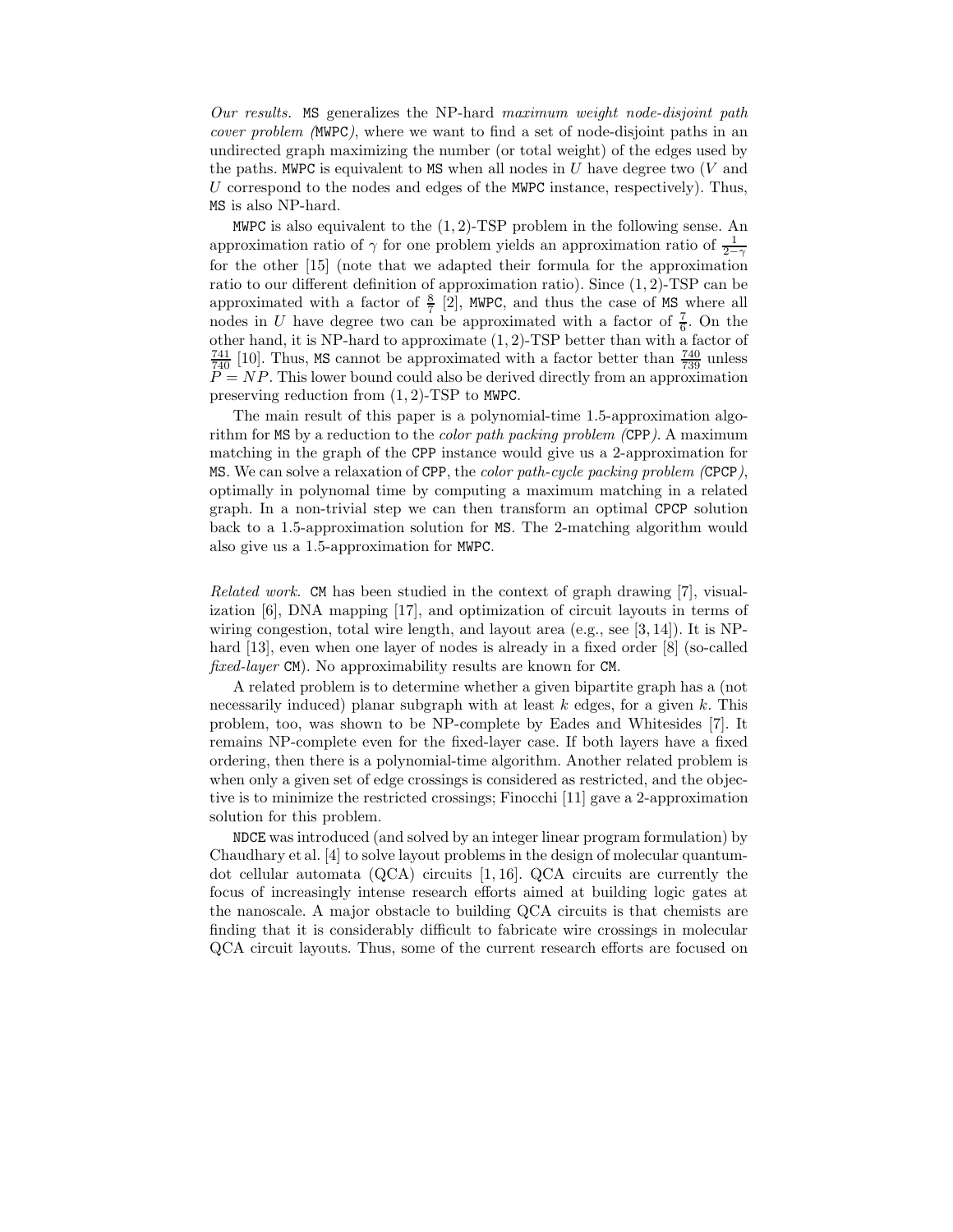building QCA circuits with no crossings in their layouts. Hence the need for solving NDCE.

Another application for crossing elimination can be found in the physical synthesis of Binary Decision Diagram (BDD) based regular circuit structures [3]. In contrast to  $CM$ , fixed-layer NDCE (where the order of the nodes in  $V$  is fixed) can be solved in linear time [4]. For NDCE on general non-bipartite graphs, a heuristic method was proposed by Cao and Koh [3] but they did not give any guarantees on the quality of the solution.

Sharings were introduced by Chaudhary et al. [4]. In an earlier paper [5], the authors studied the maximum simple sharing problem (MSS), where also the upper nodes can only be visited at most once by the paths. By relaxing the path constraint to also allow cycles, they were able to obtain a  $\frac{5}{3}$ -approximation for MSS. Although the two problems seem to be closely related, the techniques used for solving MSS are not helpful for solving MS.

# 2 Approximating MS: A Special Case

In this section we present a polynomial-time 1.5-approximation algorithm for MS under the assumption that all lower nodes in  $V$  have degree at least two. In the next section we show how to extend it to also handle degree-one nodes.

Let  $G = (U, V; E)$  be an undirected bipartite graph such that the nodes in V have degree at least two. We will transform the  $MS$  problem on  $G$  into a color path-cycle packing problem (CPCP) on a graph  $G_V$  generated from  $G$ . CPCP captures the key structure of MS, and we can solve it optimally in polynomial time by reduction to a maximum matching problem. From an optimal CPCP solution on  $G_V$  we can then obtain a set of feasible paths forming a 1.5-approximate solution for MS on G.

#### 2.1 The Color Path-Cycle Packing Problem (CPCP)

Consider the following undirected graph  $G_V = (V, E_V)$ , which intuitively collapses every sharing in G into a single edge between two lower nodes. The node set of  $G_V$  is just the lower node set V. For any two distinct nodes  $v, w$  in V, if v and w can form a sharing in G, then we put the edge  $(v, w)$  in  $E_V$ . We associate with each edge  $e = (v, w)$  in  $E_V$  a set  $C_e$  of upper nodes of G, called *colors*, such that if  $v$  and  $w$  can form a sharing in  $G$  through an upper node  $u$ , then  $u$ is included as a color in  $C_e$ .

MS is equivalent to the *color path packing problem* (CPP) on  $G_V$ , where we want to find a subgraph  $H$  of  $G_V$  with the maximum number of edges consisting of a set of node-disjoint simple paths in  $G_V$  such that we can color each edge  $e$ of H by a color in  $C_e$  without coloring any two consecutive edges in any path of  $H$  by the same color. Since  $MS$  is NP-hard, CPP is also NP-hard.

To approximate MS, we actually need to relax CPP by allowing simple cycles as well as simple paths in the sought subgraph of  $G_V$ . We also relax the color constraints. We call this relaxed version the color path-cycle packing problem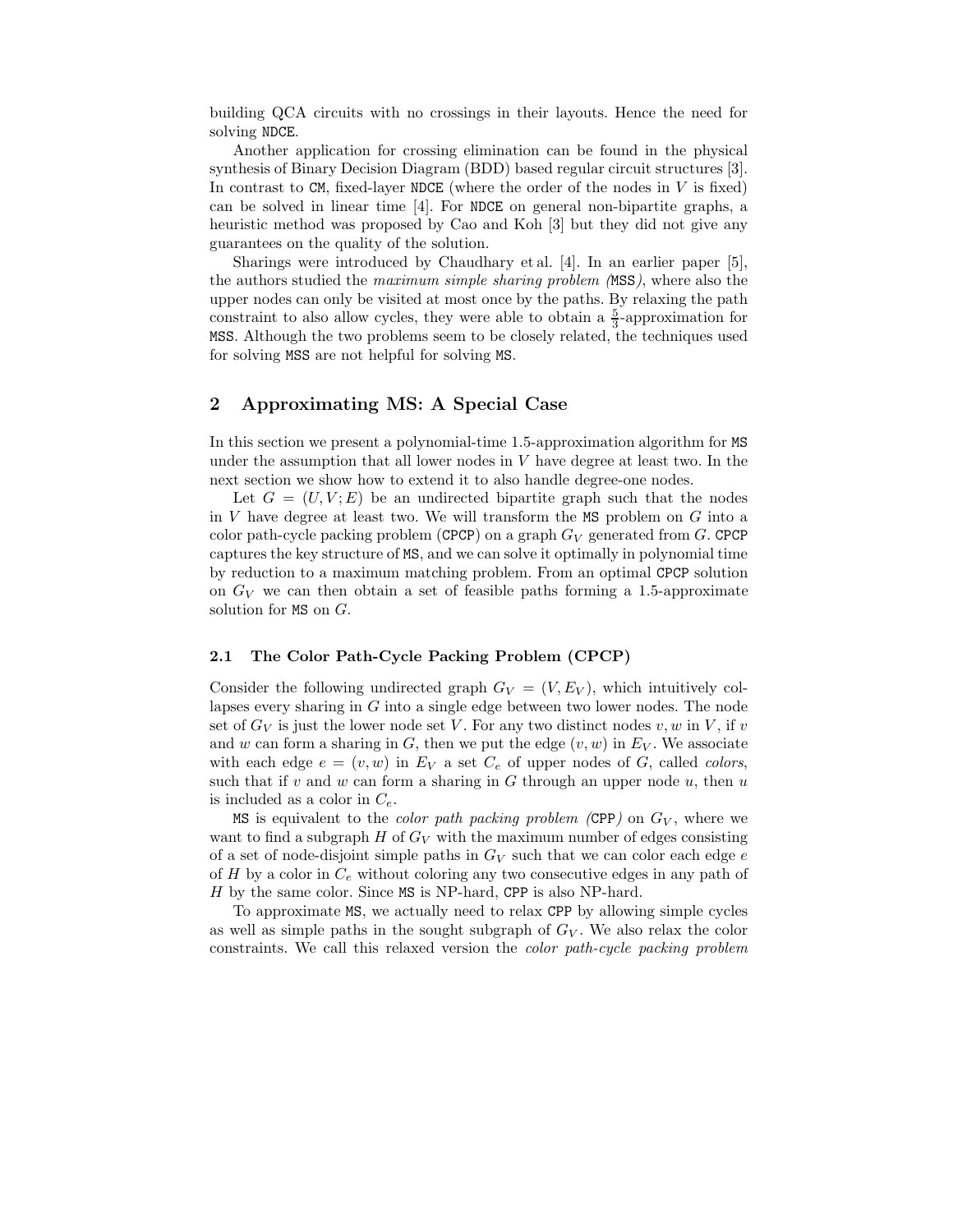

Fig. 2. Transforming an MS problem on  $G$  into a maximum matching problem on  $G'$ . (a) A simple bipartite graph  $G$ ; (b) the corresponding graph  $G'$  with a maximum matching (the dashed edges); (c) the corresponding sharing path  $(v_3, u, v_1, w, v_2)$  in G.

(CPCP). Formally, CPCP is the problem to find a subgraph H of  $G_V$  with the maximum number of edges such that every node in  $H$  has degree at most two and we can color both endnodes of every edge  $e$  of H by a color in  $C_e$  such that the two colors corresponding to the two incident edges of a node are different. Note that an edge may assign different colors to its two endpoints. In other words, an edge may or may not change its color halfway between the endpoints.

Clearly, the optimal objective function value of CPCP is at least as large as that of CPP. We show below that we can obtain a CPP solution  $SOL_{CPP}$  from any CPCP solution  $SOL_{CPCP}$  such that  $|SOL_{CPP}| \geq \frac{2}{3}|SOL_{CPCP}|$ . Since we can solve CPCP optimally in polynomial time by reduction to a maximum matching problem, we obtain a  $\frac{2}{3}$ -approximation for CPP.

#### 2.2 Solving CPCP

We construct an undirected graph  $G' = (V', E')$  from G and  $G_V$  as follows (see Fig. 2). For every node  $v \in V$  we put two nodes v' and v'' in V', called V-type nodes. For every edge  $(v, u)$  in E with  $v \in V$  and  $u \in U$  we add to V' two nodes  $C'_{v,u}$  and  $C''_{v,u}$ , called C-type nodes, and to E' three edges  $(v', C'_{v,u})$ ,  $(v'', C'_{v,u})$ , and  $(C'_{v,u}, C''_{v,u})$ . For any two nodes  $v_1, v_2$  in G that can form a sharing through an upper node  $u \in U$  we add to V' two nodes  $P_{v_1; v_1, v_2}$  and  $P_{v_2; v_1, v_2}$ , called P-type nodes, and to E' an edge  $(P_{v_1; v_1, v_2}, P_{v_2; v_1, v_2})$ ; moreover, we add edges  $(P_{v_1;v_1,v_2}, C''_{v_1,u})$  and  $(P_{v_2;v_1,v_2}, C''_{v_2,u})$  to E'. These are the nodes and edges of G'. Note that V' contains exactly  $2 \cdot |V|$  V-type nodes,  $2 \cdot |E|$  C-type nodes, and  $2 \cdot |E_V|$  *P*-type nodes.

This construction transforms the  $MS$  problem on  $G$  to a maximum matching problem on  $G'$  (by relaxing some constraints of the MS problem). Fig.  $2(c)$  gives an example showing a sharing path in  $G$  corresponding to a matching in  $G'$ .

**Theorem 1.** Suppose  $G_V$  has an optimal CPCP solution  $SOL$  whose value is  $|SOL|$ , and G' has a maximum matching M. Then,  $|M| = |E_V| + |E| + |SOL|$ .

*Proof.* First we prove  $|M| \geq |E_V| + |E| + |SOL|$ . Given an optimal CPCP solution SOL on  $G_V$ , we construct a matching M' of size  $|E_V| + |E| + |SOL|$  in G' as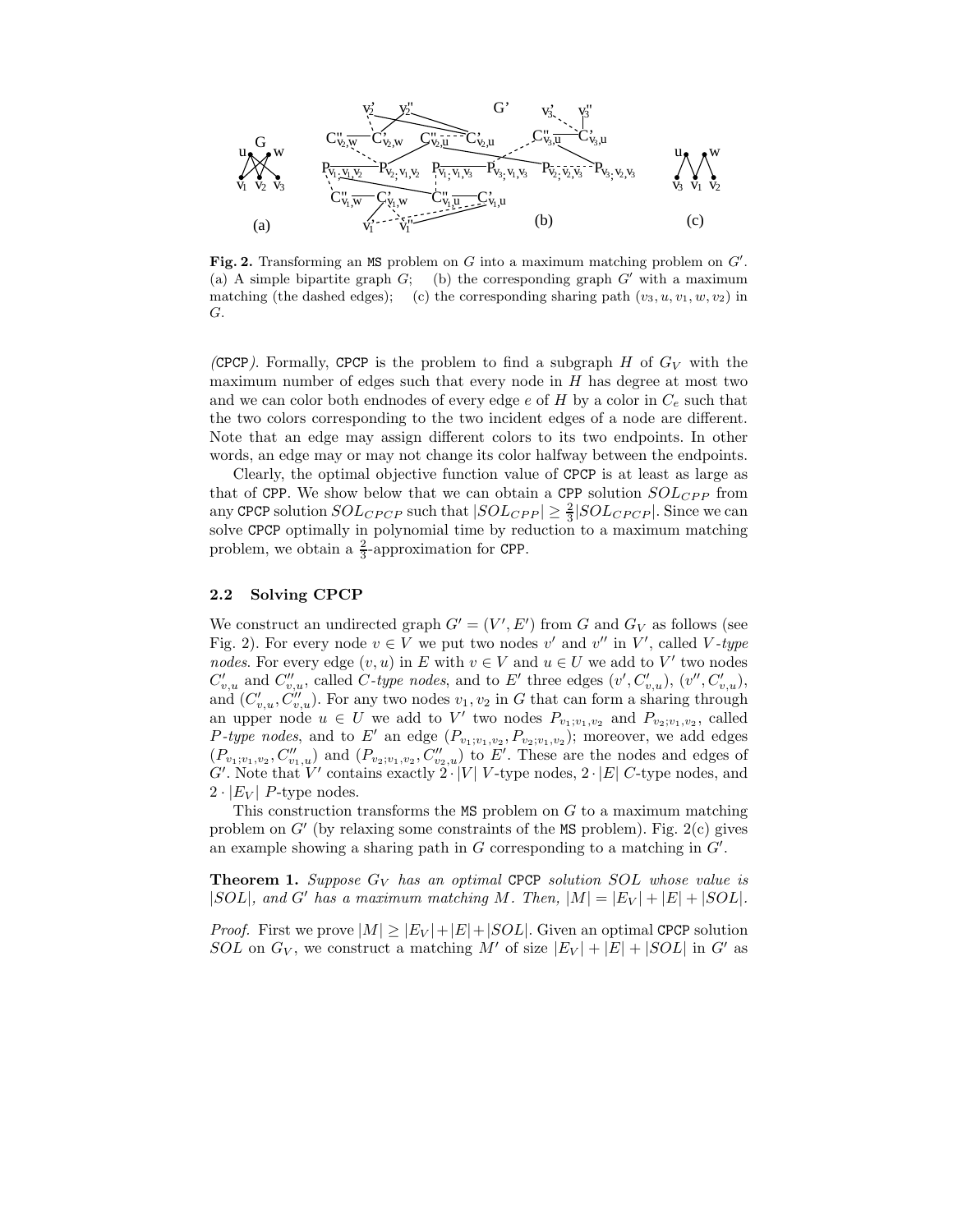follows. For every edge  $e = (v, w) \in SOL$  in  $G_V$  whose endpoints are colored by  $c_{e,v}$  and  $c_{e,w}$  (possibly  $c_{e,v} = c_{e,w}$ ), we add the edges  $(v', C'_{v, c_{e,v}})$ ,  $(C''_{v, c_{e,v}}, P_{v; v, w})$ ,  $(w', C'_{w,c_{e,w}})$ , and  $(C''_{w,c_{e,w}}, P_{w,v,w})$  of G' to M'. Note that  $v'$  (or  $w'$ ) should be changed to  $v''$  (or  $w''$ ) if  $v'$  (or  $w'$ ) is already matched by an edge of M'. Clearly, these edges are part of a matching in  $G'$ .

After adding these edges to  $M'$ , each unsaturated pair of  $P$ -type nodes  $P_{v_1,v_1,v_2}$  and  $P_{v_2; v_1,v_2}$  can be matched by adding the edge  $(P_{v_1; v_1,v_2}, P_{v_2; v_1,v_2})$ to M'. Each pair of unsaturated nodes  $C'_{v,u}$  and  $C''_{v,u}$  can be matched by adding the edge  $(C'_{v,u}, C''_{v,u})$  to M'. Note that for every edge in  $SOL$ , our construction of M′ saturates two V -type nodes in G′ ; further, all C-type nodes and P-type nodes are saturated. Therefore, the number of saturated nodes in  $G'$  is exactly  $2|SOL| + 2|E| + 2|E_V|$ , and  $|M'| = |SOL| + |E| + |E_V|$ .

Now we prove  $|M| \leq |E_V| + |E| + |SOL|$ . Given a maximum matching M in  $G'$ , it is sufficient to construct a CPCP solution  $SOL'$  of size  $|SOL'| = |M|-|E_V|-|E|$ in  $G_V$ . Note that there exists a maximum matching in  $G'$  such that all the Ptype nodes and C-type nodes are saturated (the set of all edges of the types of  $(C'_{v,u}, C''_{v,u})$  and  $(P_{v_1;v_1,v_2}, P_{v_2;v_1,v_2})$  forms a matching in  $G'$  saturating all P-type and C-type nodes; then start Edmonds' algorithm [9]). Suppose w.l.o.g. that M has this property. Let  $n_s$  denote the number of saturated V-type nodes in M.

Note that if any two nodes  $P_{v_1;v_1,v_2}$  and  $P_{v_2;v_1,v_2}$  are not matched by the edge  $(P_{v_1; v_1, v_2}, P_{v_2; v_1, v_2})$  in M, then both nodes must each be matched with some C-type nodes. Let the corresponding edges in M be  $(P_{v_1; v_1, v_2}, C''_{v_1, c_1})$  and  $(P_{v_2; v_1, v_2}, C''_{v_2, c_2})$ . Then,  $SOL'$  contains the edge  $e = (v_1, v_2)$ , and the colors assigned to  $(v_1, v_2)$  in  $SOL'$  are  $c_{e,v_1} = c_1$  and  $c_{e,v_2} = c_2$ .

We first argue that  $n_s = 2 \cdot |SOL'|$ . Since all P-type and all C-type nodes are saturated, for each pair of P-type nodes, say  $P_{v_1; v_1, v_2}$  and  $P_{v_2; v_1, v_2}$ , that are not matched by the edge  $(P_{v_1;v_1,v_2}, P_{v_2;v_1,v_2})$  in M, there is a one-to-one correspondence with a pair of saturated V-type nodes: one of  $v'_1$  or  $v''_1$  and one of  $v_2'$  or  $v_2''$ .

Next, we prove that  $SOL'$  is indeed a CPCP solution on  $G_V$ . It is easy to see that the degree of every node  $v$  in  $SOL'$  is at most two, because each of  $v', v'' \in V'$  can contribute to at most one edge adjacent to v in  $SOL'$ . Suppose  $e_1 = (u, v), e_2 = (v, w) \in SOL'$  are two adjacent edges, which means that in  $G', P_{v;u,v}$  is not matched with  $(P_{v;u,v}, P_{u;u,v})$  and  $P_{v;v,w}$  is not matched with  $(P_{v,v,w}, P_{w,v,w})$ . W.l.o.g. assume that  $P_{v,u,v}$  is matched with  $(P_{v,u,v}, C''_{v,c_1})$  and  $P_{v;v,w}$  is matched with  $(P_{v;v,w}, C''_{v,c_2})$ . Then we have  $c_1 \neq c_2$ , and the label colors  $c_{e_1,v} = c_1 \neq c_2 = c_{e_2,v}$  (otherwise,  $C''_{v,c_1} = C''_{v,c_2}$  would be adjacent to two different edges in the matching  $M$ , a contradiction). Therefore,  $SOL'$  is a feasible CPCP solution. Since  $2|M| = n_s + 2|E_V| + 2|E|$  and  $n_s = 2|SOL'|$ , we conclude  $|SOL'| = |M| - |E_V| - |E|$ .

Corollary 1. There is a polynomial-time algorithm for computing an optimal CPCP solution on  $G_V$ .

*Proof.* The maximum matching problem on G' can be solved in  $O(\sqrt{|V'|} \cdot |E'|)$ time [12]. The proof of Theorem 1 shows how to obtain in polynomial time an optimal CPCP solution  $SOL'$  in  $G_V$  from a maximum matching M in  $G'$  $\Box$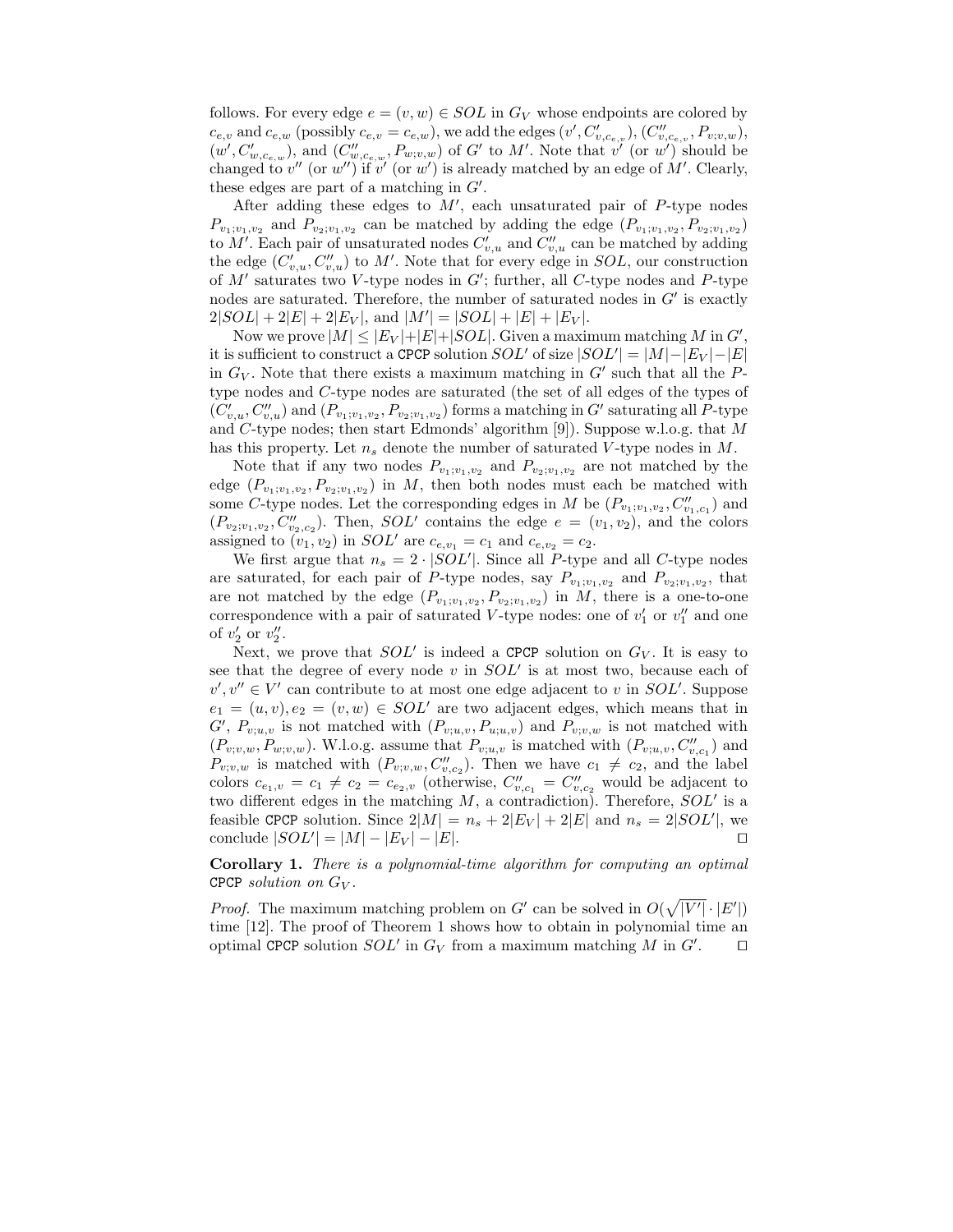### 2.3 A 1.5-Approximation for CPP and MS

In this subsection, we show how to obtain a 1.5-approximate CPP solution SOL on  $G_V$  from an optimal CPCP solution  $SOL'$  on  $G_V$ . This immediately gives a 1.5-approximation for MS on G. First, we illustrate on an example why a CPCP solution SOL′ may fail to be a feasible CPP solution, and how we can make it feasible by removing some edges from  $SOL'$ . Let  $P = (v_1, v_2, v_3, v_4)$  be a path in  $G_V$  with  $C_{(v_1,v_2)} = \{c_1\}$ ,  $C_{(v_2,v_3)} = \{c_1,c_2\}$ , and  $C_{(v_3,v_4)} = \{c_2\}$ . A CPCP solution could contain all three edges with the following color labeling:  $c_{(v_1,v_2),v_1} = c_{(v_1,v_2),v_2} = c_1, c_{(v_2,v_3),v_2} = c_2, c_{(v_2,v_3),v_3} = c_1$ , and  $c_{(v_3,v_4),v_3} =$  $c_{(v_3,v_4),v_4} = c_2$ . This is not a feasible CPP solution. But we can remove the middle edge  $(v_2, v_3)$  to make it feasible.

Below we show how we can remove some edges from  $SOL'$  to obtain a CPP solution. Remember that we want to remove at most one third of all edges from SOL′ .

Let  $P = (v_1, \ldots, v_\ell)$  be a path in  $SOL'$  with label colors such that  $c_{(v_{i-1}, v_i), v_i} \neq$  $c_{(v_i,v_{i+1}),v_i}$  for any i with  $1 \lt i \lt \ell$ . We say P can be feasibly colored if the coloring of  $P$  can be converted to a feasible CPP coloring by carefully choosing color labels for its edges (not for its nodes) from the color labels of its nodes. To be more precise, we can label each edge  $(v_{i-1}, v_i)$  of P by a color  $c_{(v_{i-1}, v_i)} \in$  ${c_{(v_{i-1},v_i),v_{i-1}},c_{(v_{i-1},v_i),v_i}}$  for  $1 < i \leq \ell$ , such that  $c_{(v_{i-1},v_i)} \neq c_{(v_i,v_{i+1})}$ , for  $1 < i < \ell$ .

### **Lemma 1.** Paths in SOL' of length at most 2 are feasibly colorable.  $□$

Note that in G two different nodes  $v_1, v_2 \in V$  cannot simultaneously have sharings with two distinct upper nodes  $u, w \in U$  in a feasible MS solution. Such short cycles cannot occur in  $SOL'$  (for example, in Fig. 2(a),  $v_1, v_2 \in V$  cannot simultaneously have sharings with  $u, w \in U$ ). It might appear that such infeasible simultaneous sharings might correspond to a "degenerate" cycle  $(v_1, v_2, v_1)$  in SOL'. The next lemma shows that there is no such "degenerate" cycle in SOL'.

**Lemma 2.** Every cycle in SOL′ has length at least three.  $□$ 

SOL′ may contain simple paths and simple cycles. We first deal with the paths in  $SOL'$ . Let  $P = (v_0, \ldots, v_{t-1})$  be a path in  $SOL'$ . We remove the edges  $(v_{3k-1}, v_{3k})$  from P, for  $k = 1, \ldots, \lfloor \frac{t}{3} \rfloor$ . The remaining parts of P are a set of paths of length at most two. By Lemma 1, these paths can be feasibly colored. Note that we deleted no more than one third of the edges of  $SOL'$ .

Handling cycles in  $SOL'$  is more complicated. By Lemma 2, the length of each cycle in  $SOL'$  is at least three. We distinguish three cases based on the cycle length. An edge  $e = (u, v)$  in  $SOL'$  with label colors  $c_{e,u} = c_{e,v}$  is called a 1-color edge, otherwise a 2-color edge.

**Lemma 3.** (a) A simple path consisting of successive 1-color edges and at most two 2-color edges, one at each end of the path, that does not form a cycle can be feasibly colored.

(b) A simple path consisting of successive 2-color edges and at most one 1-color edge at one end of the path that does not form a cycle can be feasibly colored.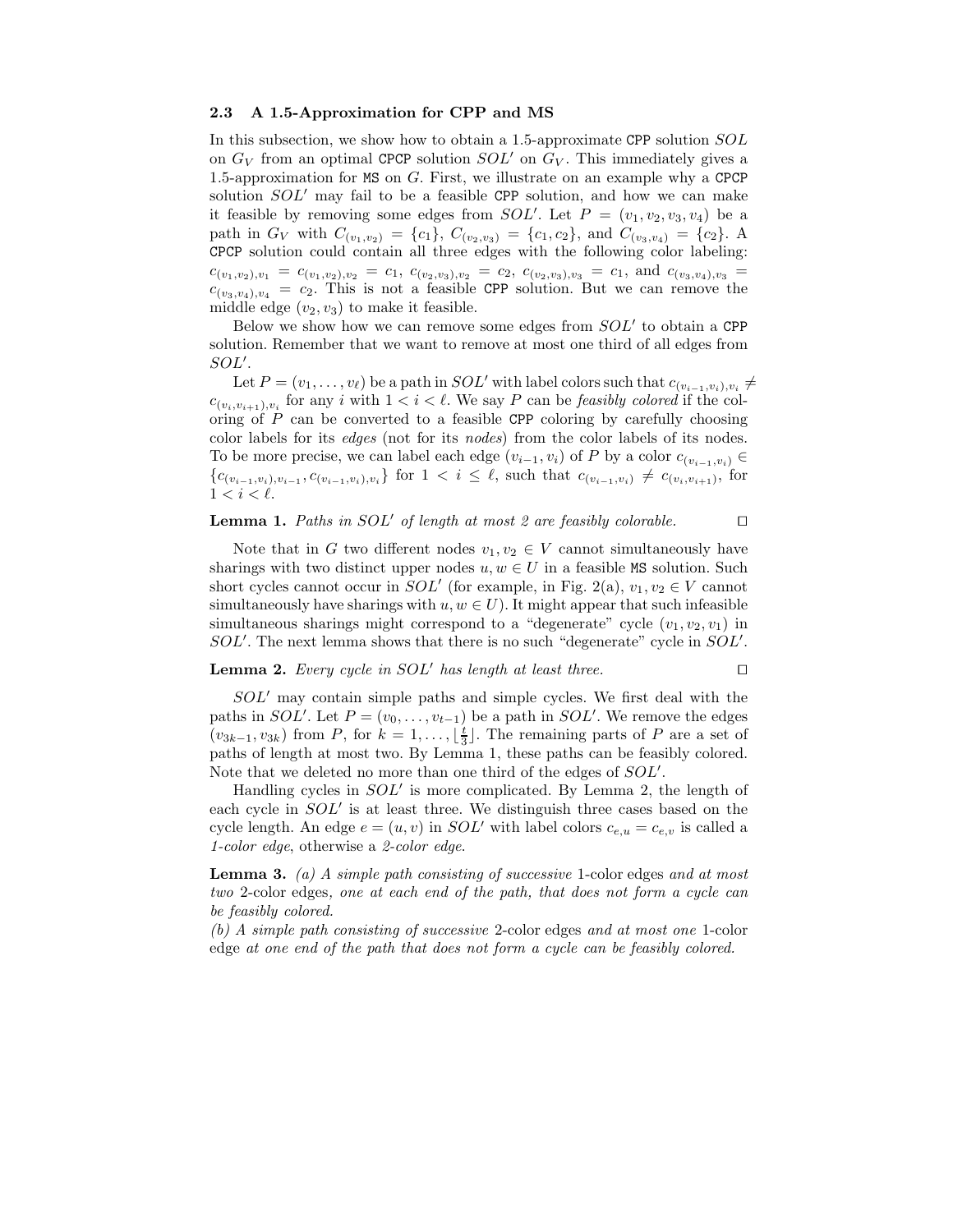*Proof.* We only show part (b). Consider a simple path  $P = (v_1, \ldots, v_\ell)$ , in which  $(v_1, v_2)$  is a 1-color edge and the other edges are 2-color edges. First, we label  $(v_1, v_2)$  with color  $c_{(v_1, v_2), v_1}$ . Since  $c_{(v_2, v_3), v_2} \neq c_{(v_2, v_3), v_3}$ , at least one of them is not equal to  $c_{(v_1, v_2), v_1}$ . Thus, we can label  $(v_2, v_3)$  with this color. Similarly, we can feasibly color the other 2-color edges of  $P$ .

**Lemma 4.** For any cycle  $C \in SOL'$  of length at least four, there exists a subpath of length three in C that can be feasibly colored.

Proof. If C contains only 2-color edges or only 1-color edges (but not both types), then, by Lemma 3, any three consecutive edges of C can be feasibly colored. If C includes edges of both types, then consider a maximal subpath  $P$  of  $C$  consisting of only 1-color edges. P is certainly not a cycle. If  $|P| > 3$ , then the lemma holds for P. If  $|P|$  is 1 (or 2), then we take two (or one) of the edges adjacent to the endnodes of  $P(P)$  together with these edges does not form a cycle, because  $|C| > 3$ . The subpath of C formed by P and these edges can be feasibly colored by Lemma 3(a). □

**Lemma 5.** For any cycle  $C \in SOL'$  of length at least five in which the 1-color edges and 2-color edges do not appear alternatingly, there exists a subpath of length four in C that can be feasibly colored.  $□$ 

**Case 1:**  $C = (v_0, v_1, \ldots, v_{3t-1}, v_0)$  is a cycle of length 3t. We remove the edges  $(v_{3k}, v_{3k+1})$  from C, for  $k = 0, \ldots, t-1$ . The remaining parts of C are a set of paths of length exactly two which can be feasibly colored by Lemma 1.

**Case 2:** C is a cycle of length  $3t+1$ . We want to remove t edges, resulting in one path of length three and  $t - 1$  paths of length two which can all be feasibly colored. By Lemma 4, we can find three successive edges of  $C$  that can be feasibly colored (and thus be kept in the CPP solution  $SOL$ ). Next, we remove the two edges of C adjacent to this length-three subpath (if  $t = 1$ , then there is only one such adjacent edge). If  $t \geq 2$ , what is left from C at this point is a path P of length  $3t - 4$ . By using the same scheme as for handling the path case, we remove  $t - 2$  edges from P and obtain a set of paths of length at most two. Note that we remove a total of t edges from  $C$ , which is less than a third of all edges.

**Case 3:** C is a cycle of length  $3t + 2$ . Similarly to Case 2, if we can find four successive edges in  $C$  that can be colored feasibly by Lemma 5, then we are done. Suppose we cannot; then by Lemma 5, the 1-color edges and 2-color edges in  $C$  must appear alternatingly, and thus  $t$  must be an even integer. Let  $C = (v_0, \ldots, v_{t'-1}),$  where  $t' = 3t + 2$ , be a cycle in which the 1-color edges and 2-color edges appear alternatingly and  $(v_0, v_1)$  is a 1-color edge. We remove the edges  $(v_{4k}, v_{4k+1})$ , for  $k = 0, \ldots, \lfloor \frac{t'-1}{4} \rfloor$ . The remaining parts of C are all paths of length at most three which can be feasibly colored by Lemma 3(a). Hence, in this case we remove a total of  $\lfloor \frac{t'-1}{4} \rfloor + 1 \leq t$  edges, which is less than a third of all edges.

Theorem 2. MS can be approximated within a factor of 1.5 in polynomial time if there are no degree-one lower nodes.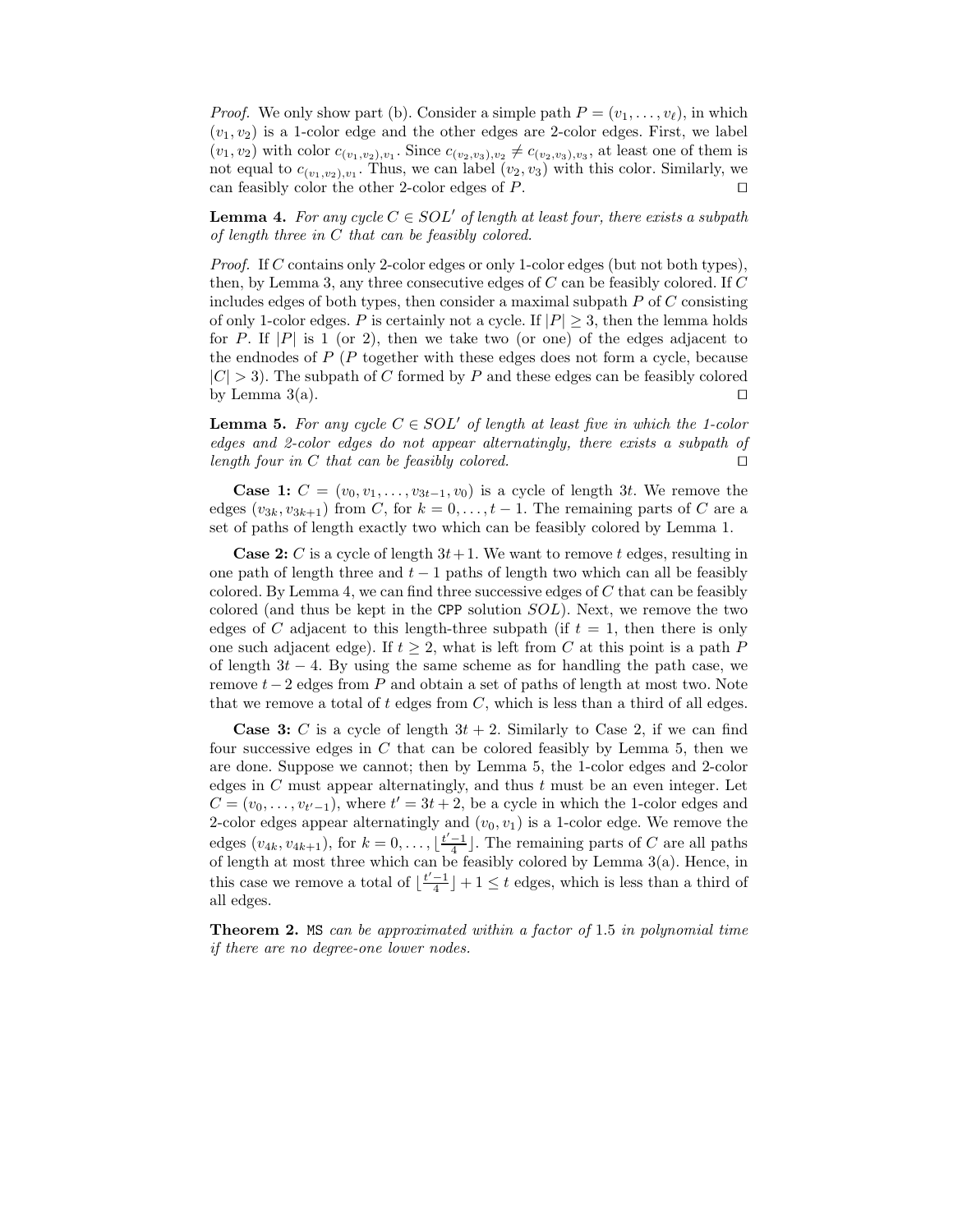Proof. The claim follows from Corollary 1. The running time of our MS approximation algorithm is dominated by the step of computing a maximum matching in the graph  $G'$ , whose numbers of nodes and edges are a low degree polynomial in the numbers of nodes and edges of the input graph  $G$ . □

#### 2.4 A More Practical 1.5-Approximation Algorithm

The technique described in the previous subsection gives the currently best approximation ratio for MS. In practice, however, we can do better, since many edges removed are unnecessary. Here, we propose a more practical algorithm to compute a CPP solution by removing edges from a CPCP solution. Note that, in the worst case, the scheme in this subsection also gives a 1.5-approximation.

Given a CPCP solution  $SOL_{CPCP}$  that consists of some cycles and paths, we first analyze the structures that make  $SOL_{CPCP}$  not a feasible CPP solution. One reason could be the existence of cycles, and we need to remove at least one edge on each cycle.

Another problem might be a subpath formed by 2-color edges with two 1-color edges at each end. For example, consider a simple path  $P = (v_1, \ldots, v_\ell)$  in which l is even,  $(v_1, v_2)$  and  $(v_{\ell-1}, v_{\ell})$  are both 1-color edges, and the other edges are 2-color edges. Moreover, colors are assigned as follows:  $c_{(v_1,v_2),v_1} = c_{(v_2,v_3),v_3}$  =  $\cdots = c_{(v_{\ell-2},v_{\ell-1}),v_{\ell-1}} = c_1$ , and  $c_{(v_2,v_3),v_2} = c_{(v_3,v_4),v_3} = \cdots = c_{(v_{\ell-2},v_{\ell-1}),v_{\ell-2}} =$  $c_{(v_{\ell-1},v_{\ell}),v_{\ell}}=c_2$ . Clearly, this subpath cannot be feasibly colored without edge removals. To see why this is the only case when we cannot feasibly color all edges, consider an optimal deletion of a 1-color edge  $(v_1, v_2)$ . It should be a 1-color edge because we cannot feasibly color  $(v_1, v_2)$  with its color  $c_{(v_1, v_2), v_1} = c_1$ . This is because one of its adjacent 2-color edges, say  $(v_2, v_3)$ , would be forced to be colored with  $c_1 = c_{(v_2, v_3), v_3}$  (note that  $c_{(v_2, v_3), v_2} \neq c_1$ ). If there is another choice to color  $(v_2, v_3)$  (i.e., using color  $c_{(v_2, v_3), v_2}$ ) without changing other edges' colors, we could add  $(v_1, v_2)$  to the solution  $SOL_{CPCP}$ , contradicting the optimality. But why is  $(v_2, v_3)$  forced to be colored with  $c_1 = c_{(v_2, v_3), v_3}$ ? That is because its adjacent 2-color edge  $(v_3, v_4)$  is forced to be colored with  $c_1 = c_{(v_2, v_3), v_2}$ . We can continue this argument until we encounter a 1-color edge  $(v_{\ell-1}, v_{\ell})$  which must be colored with  $c_{(v_{\ell-1}, v_{\ell}), v_{\ell}}$ .

If a 2-color edge is deleted in an optimal deletion, the argument is similar and proceeds until meeting the 1-color edges at the two ends of the path. If such a structure occurs, then we cannot feasibly color all edges in the structure, and at least one edge must be deleted. At the same time, it is easy to see that it is sufficient to delete only one 1-color edge in such a subpath. Thus, we can w.l.o.g. assume that an optimal method always removes 1-color edges. Moreover, such subpaths are mutually disjoint except that some pairs of them may share a common 1-color edge (at the ends of such a pair of subpaths).

We construct the following graph  $D$  for the edge removal. The nodes of  $D$ are all 1-color edges of the CPCP solution. Two nodes of D are linked by an edge if the two corresponding 1-color edges are at the two ends of one subpath described above. Thus any edge removal that makes the CPCP solution a feasible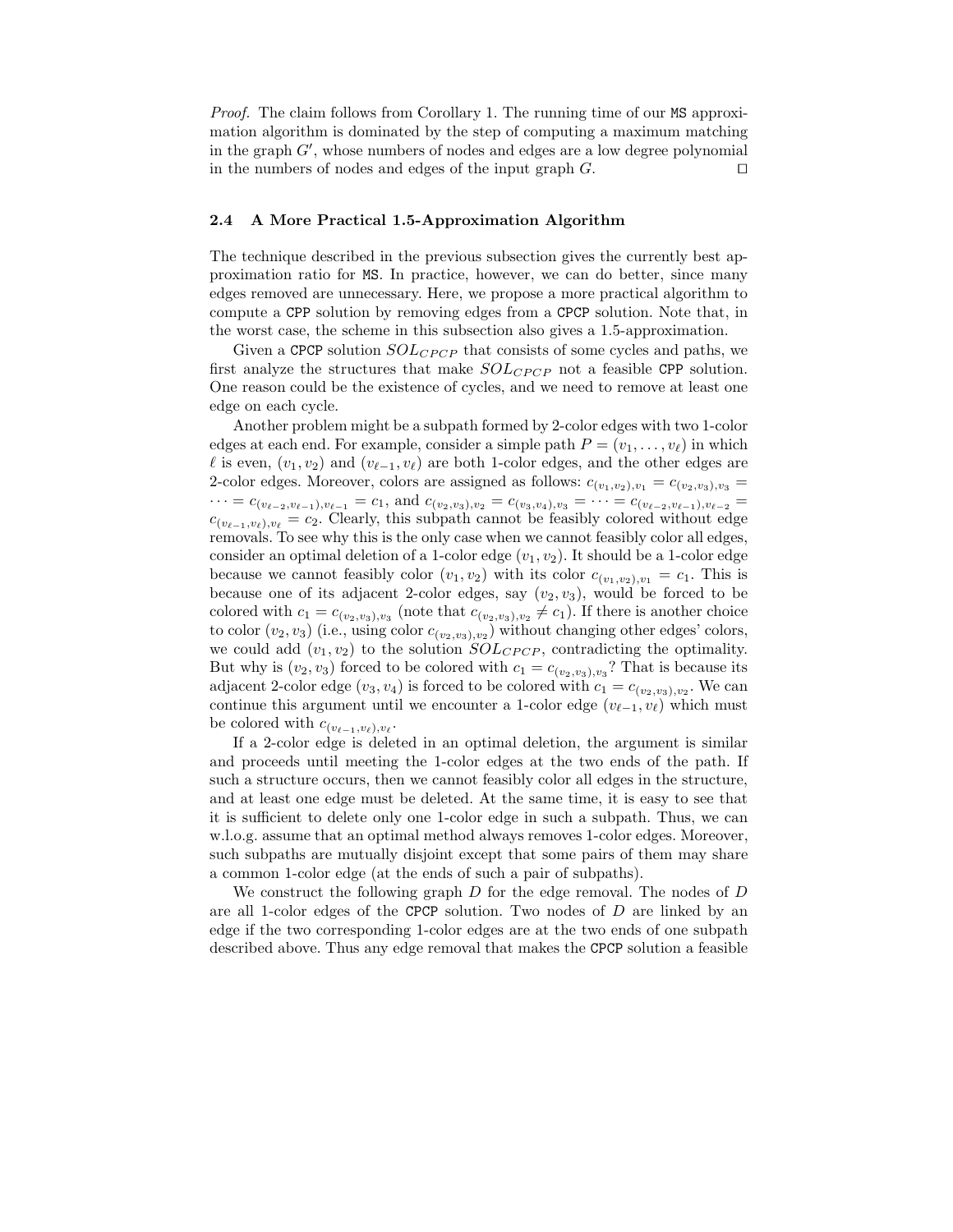CPP solution corresponds to a vertex cover in  $D$ . Since  $D$  is a graph of maximum degree two, we can compute a minimum vertex cover in  $D$  in polynomial time.

# 3 Approximating MS: The General Case

In this section we show how to modify the approximation algorithm of Section 2 to accommodate lower nodes of degree one. We will use the fact that we may assume w.l.o.g. that each upper node is connected to at most one degree-one lower node (if we can connect crossing-free to one such node, we can connect crossing-free to many such nodes).

Given G, we construct  $G_V$  exactly as before. We must slightly relax the color constraint in the definition of CPP. If a path visits a degree-one node in  $V$ , it may have two consecutive occurrences of the same edge leading to that node, which of course must have the same color. Now,  $MS$  on  $G$  is again equivalent to CPP on  $G_V$ . For CPCP, we need a similar relaxation of the color constraint at degree-one nodes of V. The optimal objective value of CPCP on  $G_V$  is then at least as large as that of CPP.

Now we construct the graph  $G'$  from  $G$ . Let  $V_S$  be the set of degree-one lower nodes in G. For each  $v \in V$  we add two V-type nodes  $v'$  and  $v''$ , for a total of  $2 \cdot |V|$  such nodes. For each edge  $(v, u)$  in G with  $v \in V$  and  $u \in U$ , if  $v \notin V_S$ , we add two C-type nodes  $C'_{v,u}$  and  $C''_{v,u}$ , and we add edges as described before. If, however,  $v \in V_S$ , we add four C-type nodes:  $C'_{v_a,u}$  and  $C''_{v_a,u}$ , as well as  $C'_{v_b,u}$  and  $C''_{v_b,u}$ . Further, we add the following six edges:  $(v', C'_{v_a,u})$ ,  $(v'', C'_{v_a,u})$ , and  $(C'_{v_a,u}, \check{C}''_{v_a,u})$ , and  $(v', C'_{v_b,u})$ ,  $(v'', C'_{v_b,u})$ , and  $(C'_{v_b,u}, C''_{v_b,u})$ . Thus the total number of C-type nodes is  $2 \cdot (|E + |V_S|)$ . Finally, we add  $2 \cdot |E_V|$  P-type nodes exactly as before. The edges between P-type and C-type nodes are added just as before, except when for an edge  $(v_1, v_2) \in E_V$  in which one (and there can be only one) of the nodes, say  $v_2$ , is in  $V_S$ . In that case, let  $v_1$  and  $v_2$  have a common upper node neighbor u (again, only one common neighbor is possible). We add the following four edges to E':  $(P_{v_1; v_1, v_2}, P_{v_2; v_1, v_2})$ ,  $(P_{v_1; v_1, v_2}, C''_{v_1, u})$ ,  $(P_{v_2; v_1, v_2}, C''_{v_{2a}, u}), \text{ and } (P_{v_2; v_1, v_2}, C''_{v_{2b}, u}).$ 

**Theorem 3.** Suppose  $G_V$  has an optimal CPCP solution  $SOL$  whose value is |SOL|, and G' has a maximum matching M. Then,  $|M| = |E_V| + |E| + |V_S| +$  $|SOL|.$ 

Informally, the only change in  $G'$  is that there are now more C-type nodes  $2 \cdot |V_S|$  more nodes. See Fig. 3 for an illustration.

The final step is to show that given any CPCP solution on  $G_V$ , say  $SOL'$ , we can obtain a solution  $SOL$  for CPP on  $G_V$  such that  $|SOL| \geq \frac{2}{3}|SOL'|$ . Let  $v \in V_S$  be a degree-one lower node that is a neighbor of the upper node  $u \in U$ . Suppose  $SOL'$  consists of a path or cycle with the three nodes  $\sigma_v = (v_1, v, v_2)$ in order, and with corresponding colors  $c_{(v_1,v),v_1}$ ,  $c_{(v_1,v),v}$ ,  $c_{(v,v_2),v}$ , and  $c_{(v,v_2),v_2}$ . Now  $c_{(v_1,v),v} = c_{(v,v_2),v} = u$  (this is a legal coloring). Observe that if there is no such sequence  $\sigma_v$  in  $SOL'$  for any  $v \in V_S$ , then  $SOL'$  is also a solution to CPCP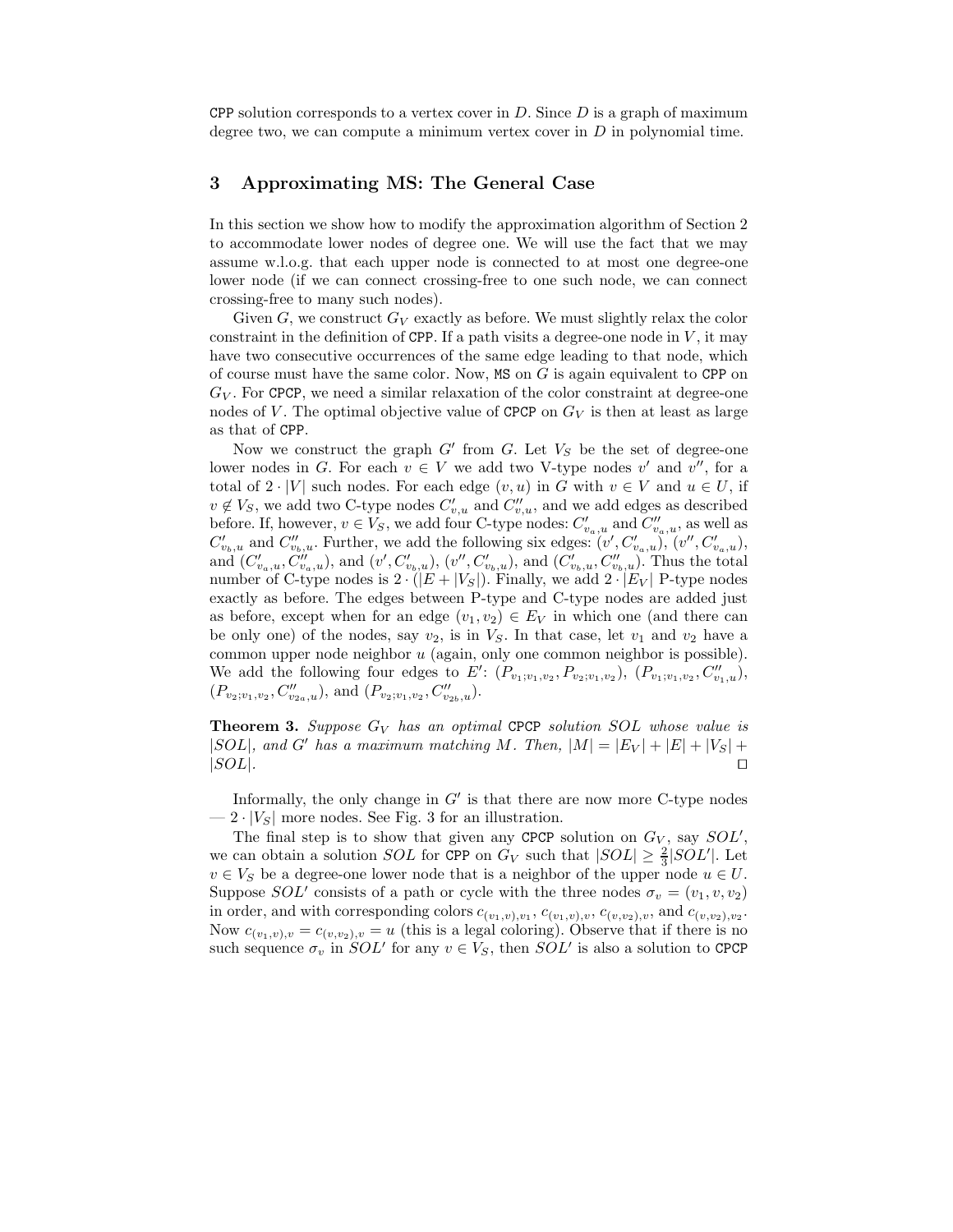

Fig. 3. The graph  $G'$  corresponding to G in Fig. 1(a). The thick edges are the extra edges required due to degree-one lower nodes. The dashed edges are the matching corresponding to the CPCP solution.

on  $G_V$ , and we can directly use the algorithm in Section 2.3 to obtain a solution SOL for CPP on  $G_V$ .

So suppose such a sequence  $\sigma_v$  exists. There can be at most one sequence for each  $v \in V_S$ . Take the path (or cycle)  $P'$  containing v and break it into two paths (or one path, respectively) at the node v. In other words, the sequence  $(v_1, v)$  is separated from  $(v, v_2)$ . Let the resulting path(s) be denoted by P. Remove the third edge for each path in  $P$ , as in Section 2.3, followed by an application of Lemma 1, to obtain paths in P in which exactly one color from  $C_e$  is assigned to each edge  $e$ , and no two consecutive edges have the same color.  $P$  may, however, have two occurrences of  $v$  and thus cannot be part of a solution for CPP. We remedy this by combining back the two separate ends (if they both exist) to form the original sequence  $(v_1, v, v_2)$ . This will lead to two consecutive edges having the same color, but that is a legal coloring.

Does this recombination create a cycle? Observe that if the original sequence  $\sigma_v$  is part of a cycle, the cycle has at least three edges. This follows from reasoning very similar to the proof of Lemma 2. If P consists of a single path, it has at least three edges, and thus at least one edge is removed. Thus, recombinations do not form a cycle. The process described above is performed on every sequence  $\sigma_v$ , for each  $v \in V_S$ . For paths or cycles in  $SOL'$  not containing such sequences, the process is exactly as described in Section 2.3.

Theorem 4. MS can be approximated within a factor of 1.5 in polynomial time. ⊓⊔